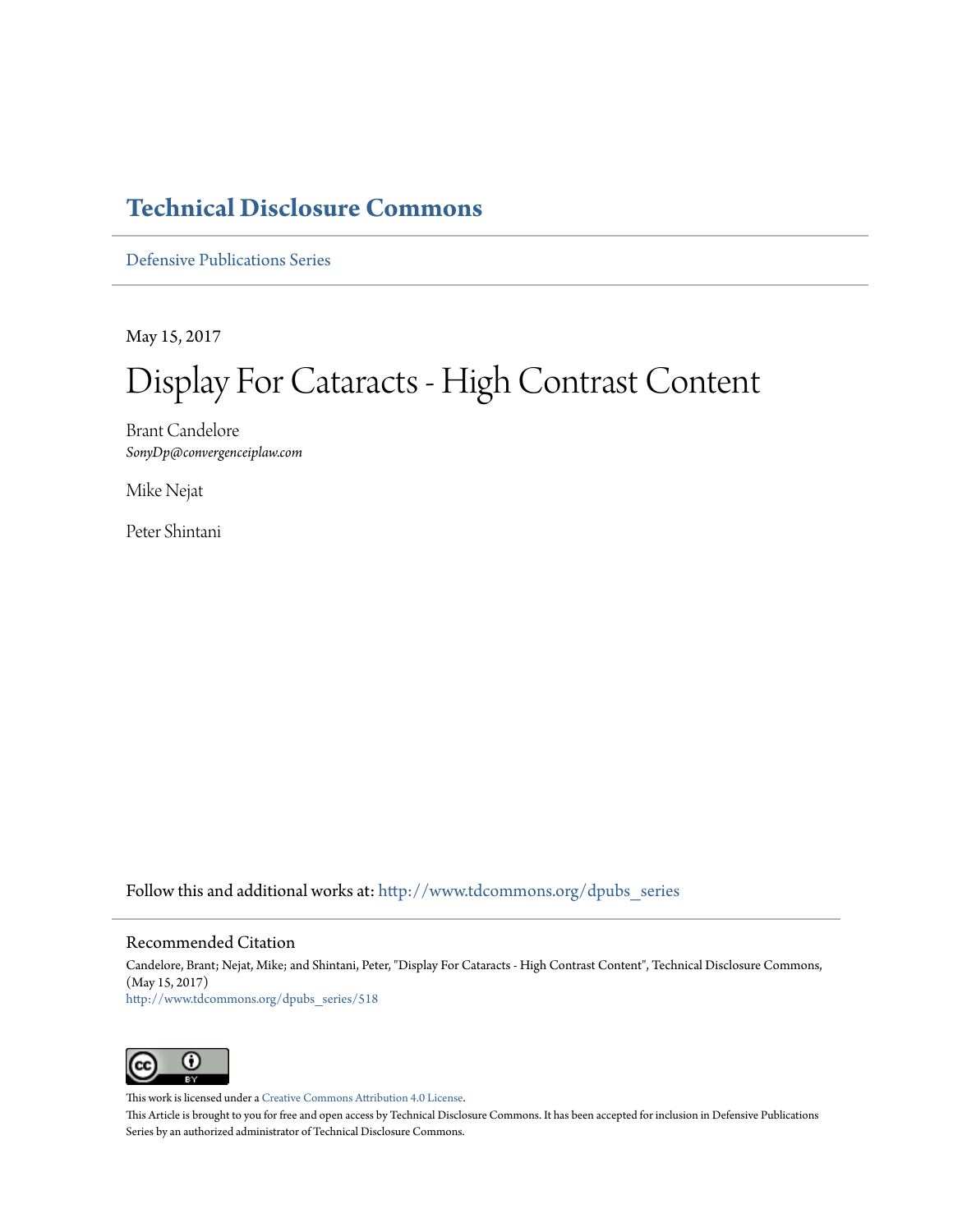## **DISPLAY FOR CATARACTS - HIGH CONTRAST CONTENT IPD #201605713**

### ABSTRACT

A system and method are disclosed to improve visibility of content on a TV display. The method includes increasing parameters, such as brightness and contrast, and magnifying the most active part of a display. The system provides access to settings that would enable a user to adjust the parameters. The system may automatically magnify the most active part of the display by recognizing where most of the action is taking place with motion vectors and I-macroblocks. Alternatively, the viewer may switch to various predetermined blocks, which enables the viewers to back-out and then back-in to certain video scenes as needed. Advantages of the system and method include improved user experience for visually impaired viewers.

### BACKGROUND

A problem with visual impairment due to cataract is blurred vision, which leads to an overall loss of detail. For instance, a person with cataract viewing TV may not be able to comprehend images and must look to the side, causing difficulty. Present technologies for visually impaired provide audible accessibility to visual menus or visual indicators. However, state-of-the-art TVs have not specifically addressed the problems of people suffering from cataract.

#### **DESCRIPTION**

A system and method are disclosed to improve visibility of content on a TV display. The method includes increasing parameters, such as brightness and contrast, and magnifying the most active part of the display. The system provides access to settings that would enable adjusting these parameters. High contrast and brightness content may appear unnatural to a person with